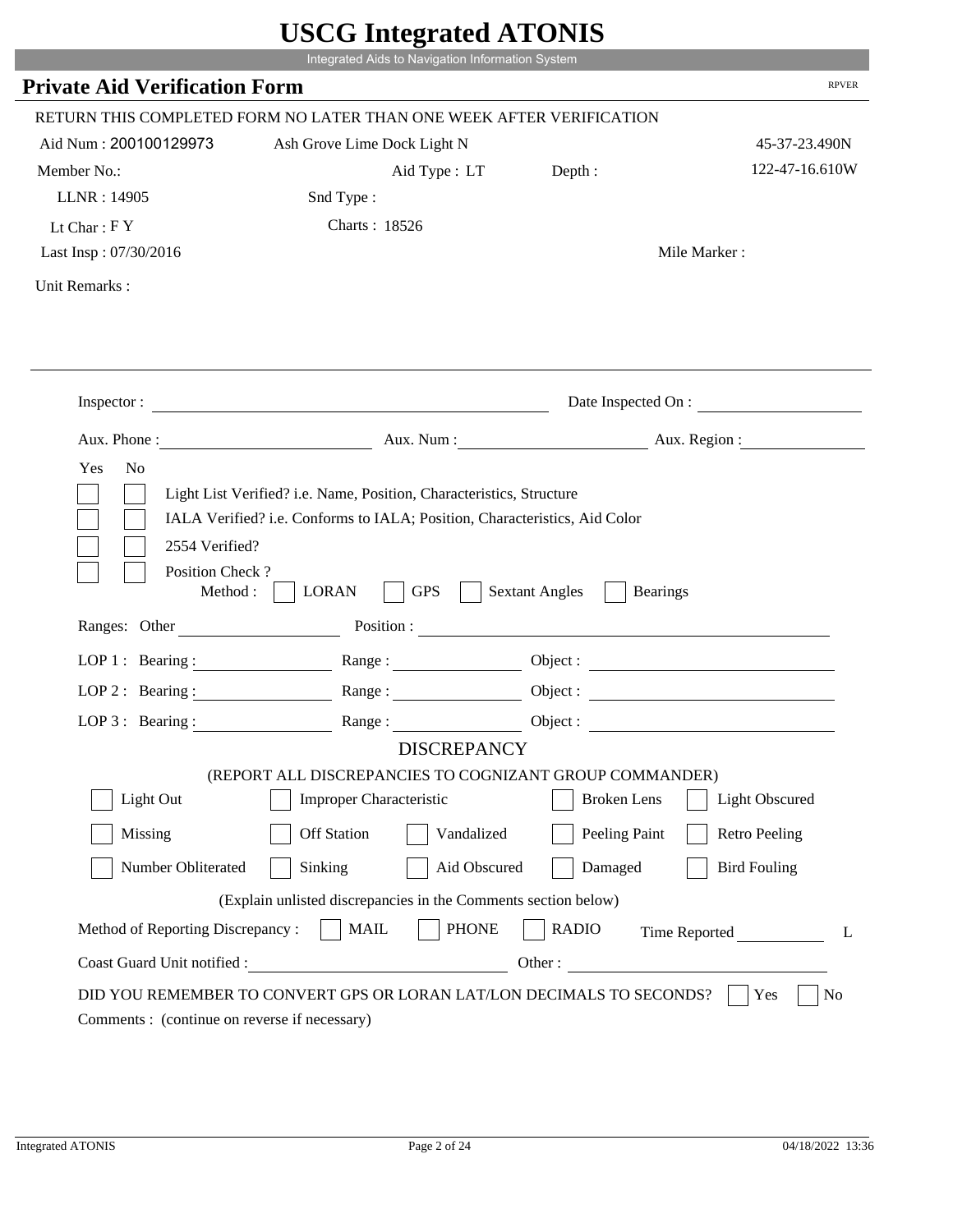|                                                            | UDUU IIIIU ARUU ATUNID<br>Integrated Aids to Navigation Information System                                                                         |                                                                                                                                                                                                                                                                            |                        |
|------------------------------------------------------------|----------------------------------------------------------------------------------------------------------------------------------------------------|----------------------------------------------------------------------------------------------------------------------------------------------------------------------------------------------------------------------------------------------------------------------------|------------------------|
| <b>Private Aid Verification Form</b>                       |                                                                                                                                                    |                                                                                                                                                                                                                                                                            | <b>RPVER</b>           |
|                                                            | RETURN THIS COMPLETED FORM NO LATER THAN ONE WEEK AFTER VERIFICATION                                                                               |                                                                                                                                                                                                                                                                            |                        |
| Aid Num: 200100129974                                      | Ash Grove Lime Dock Light S                                                                                                                        |                                                                                                                                                                                                                                                                            | 45-37-21.220N          |
| Member No.:                                                | Aid Type : LT Depth :                                                                                                                              |                                                                                                                                                                                                                                                                            | 122-47-16.610W         |
| LLNR: 14906                                                | Snd Type:                                                                                                                                          |                                                                                                                                                                                                                                                                            |                        |
| Lt Char: $FY$                                              | Charts: 18526                                                                                                                                      |                                                                                                                                                                                                                                                                            |                        |
| Last Insp: 07/30/2016                                      |                                                                                                                                                    |                                                                                                                                                                                                                                                                            | Mile Marker:           |
| Unit Remarks:                                              |                                                                                                                                                    |                                                                                                                                                                                                                                                                            |                        |
|                                                            |                                                                                                                                                    |                                                                                                                                                                                                                                                                            |                        |
|                                                            | Inspector:                                                                                                                                         |                                                                                                                                                                                                                                                                            | Date Inspected On :    |
| Aux. Phone :                                               |                                                                                                                                                    |                                                                                                                                                                                                                                                                            | Aux. Num: Aux. Region: |
| Yes<br>N <sub>o</sub><br>2554 Verified?<br>Position Check? | Light List Verified? i.e. Name, Position, Characteristics, Structure<br>IALA Verified? i.e. Conforms to IALA; Position, Characteristics, Aid Color |                                                                                                                                                                                                                                                                            |                        |
| Method:<br>Ranges: Other                                   | <b>GPS</b><br><b>LORAN</b>                                                                                                                         | <b>Sextant Angles</b><br><b>Bearings</b><br>Position : The Contract of the Contract of the Contract of the Contract of the Contract of the Contract of the Contract of the Contract of the Contract of the Contract of the Contract of the Contract of the Contract of the |                        |
|                                                            |                                                                                                                                                    |                                                                                                                                                                                                                                                                            |                        |
| LOP 1 : Bearing :<br>$LOP$ 2 : Bearing :                   |                                                                                                                                                    |                                                                                                                                                                                                                                                                            | Object :               |
|                                                            | Range :                                                                                                                                            |                                                                                                                                                                                                                                                                            |                        |
| $LOP$ 3 : Bearing :                                        | Range:<br><b>DISCREPANCY</b>                                                                                                                       |                                                                                                                                                                                                                                                                            |                        |
|                                                            | (REPORT ALL DISCREPANCIES TO COGNIZANT GROUP COMMANDER)                                                                                            |                                                                                                                                                                                                                                                                            |                        |
| Light Out                                                  | <b>Improper Characteristic</b>                                                                                                                     | <b>Broken</b> Lens                                                                                                                                                                                                                                                         | <b>Light Obscured</b>  |
| Missing                                                    | <b>Off Station</b><br>Vandalized                                                                                                                   | Peeling Paint                                                                                                                                                                                                                                                              | <b>Retro Peeling</b>   |
| Number Obliterated                                         | Sinking<br>Aid Obscured                                                                                                                            | Damaged                                                                                                                                                                                                                                                                    | <b>Bird Fouling</b>    |
|                                                            | (Explain unlisted discrepancies in the Comments section below)                                                                                     |                                                                                                                                                                                                                                                                            |                        |
| Method of Reporting Discrepancy:                           | <b>PHONE</b><br><b>MAIL</b>                                                                                                                        | <b>RADIO</b>                                                                                                                                                                                                                                                               | Time Reported<br>L     |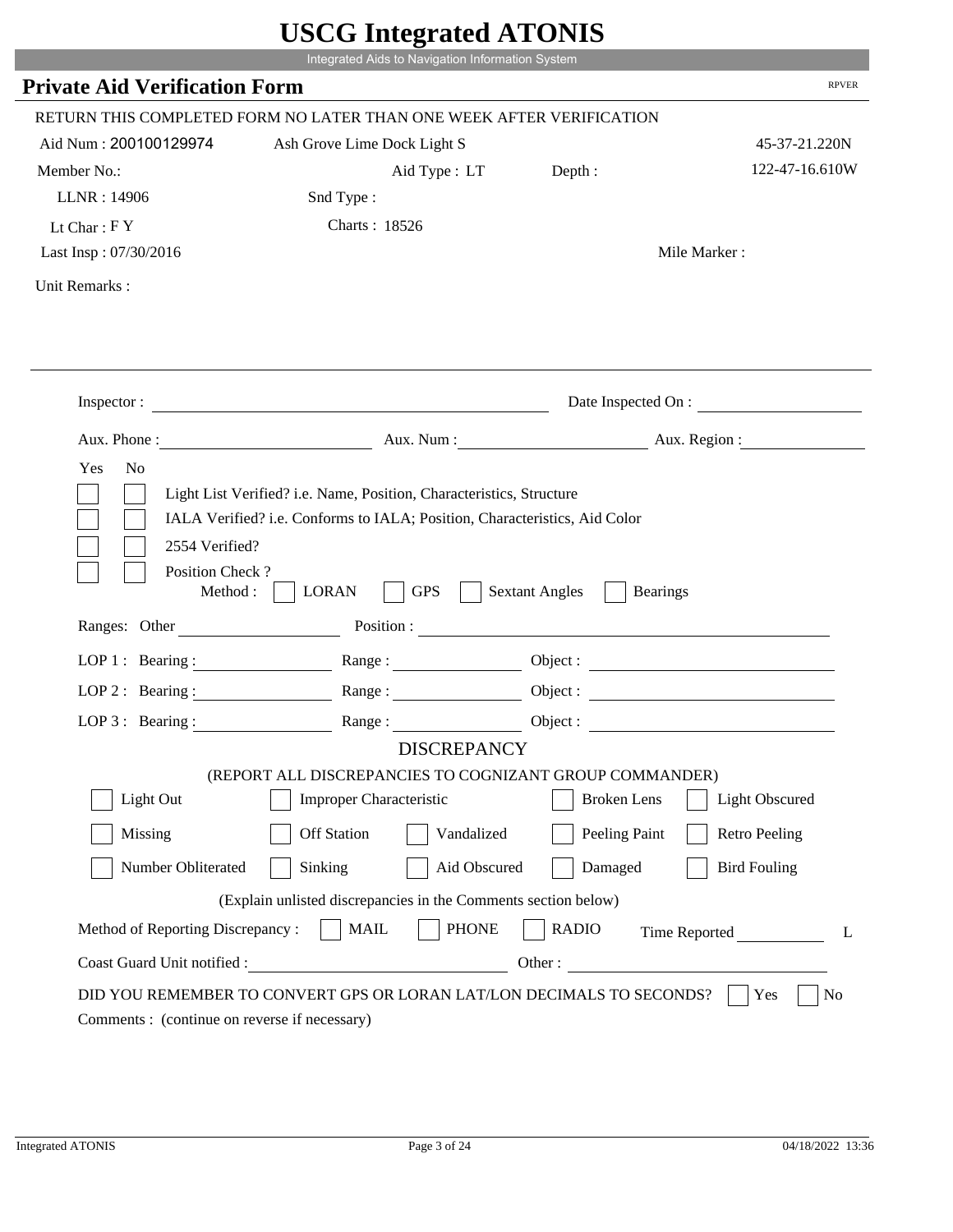|                                                                 | Integrated Aids to Navigation Information System                                                                                                   |                                          |                       |
|-----------------------------------------------------------------|----------------------------------------------------------------------------------------------------------------------------------------------------|------------------------------------------|-----------------------|
| <b>Private Aid Verification Form</b>                            |                                                                                                                                                    |                                          | <b>RPVER</b>          |
|                                                                 | RETURN THIS COMPLETED FORM NO LATER THAN ONE WEEK AFTER VERIFICATION                                                                               |                                          |                       |
| Aid Num: 200100669981                                           | Chief Timothy Water Intake Light                                                                                                                   |                                          | 46-25-38.400N         |
| Member No.:                                                     | Aid Type : LT                                                                                                                                      | Depth:                                   | 117-09-11.340W        |
| LLNR: 14017                                                     | Snd Type:                                                                                                                                          |                                          |                       |
| Lt Char: $QY$                                                   | <b>Charts: 18548</b>                                                                                                                               |                                          |                       |
| Last Insp: 09/04/2016                                           |                                                                                                                                                    |                                          | Mile Marker: 133      |
| Unit Remarks:                                                   |                                                                                                                                                    |                                          |                       |
|                                                                 |                                                                                                                                                    |                                          |                       |
|                                                                 | Inspector:                                                                                                                                         |                                          | Date Inspected On :   |
|                                                                 | Aux. Phone : Aux. Num : Aux. Num : Aux. Aux. Region :                                                                                              |                                          |                       |
| Yes<br>N <sub>o</sub><br>2554 Verified?                         | Light List Verified? i.e. Name, Position, Characteristics, Structure<br>IALA Verified? i.e. Conforms to IALA; Position, Characteristics, Aid Color |                                          |                       |
| Position Check?<br>Method : $\vert$<br>Ranges: Other            | <b>GPS</b><br><b>LORAN</b><br>Position :                                                                                                           | <b>Sextant Angles</b><br><b>Bearings</b> |                       |
|                                                                 |                                                                                                                                                    |                                          |                       |
| LOP 1 : Bearing :                                               | Range:                                                                                                                                             |                                          |                       |
| $LOP$ 2 : Bearing :                                             | Range:                                                                                                                                             |                                          |                       |
|                                                                 | LOP 3: Bearing : $\qquad \qquad$ Range :                                                                                                           |                                          | Object:               |
|                                                                 | <b>DISCREPANCY</b><br>(REPORT ALL DISCREPANCIES TO COGNIZANT GROUP COMMANDER)                                                                      |                                          |                       |
| Light Out                                                       | Improper Characteristic                                                                                                                            | <b>Broken</b> Lens                       | <b>Light Obscured</b> |
|                                                                 | <b>Off Station</b>                                                                                                                                 |                                          |                       |
| Missing                                                         | Vandalized                                                                                                                                         | Peeling Paint                            | <b>Retro Peeling</b>  |
| Number Obliterated                                              | Sinking<br>Aid Obscured                                                                                                                            | Damaged                                  | <b>Bird Fouling</b>   |
|                                                                 | (Explain unlisted discrepancies in the Comments section below)                                                                                     |                                          |                       |
| Method of Reporting Discrepancy:<br>Coast Guard Unit notified : | <b>MAIL</b><br><b>PHONE</b>                                                                                                                        | <b>RADIO</b><br>Other:                   | Time Reported<br>L    |

i i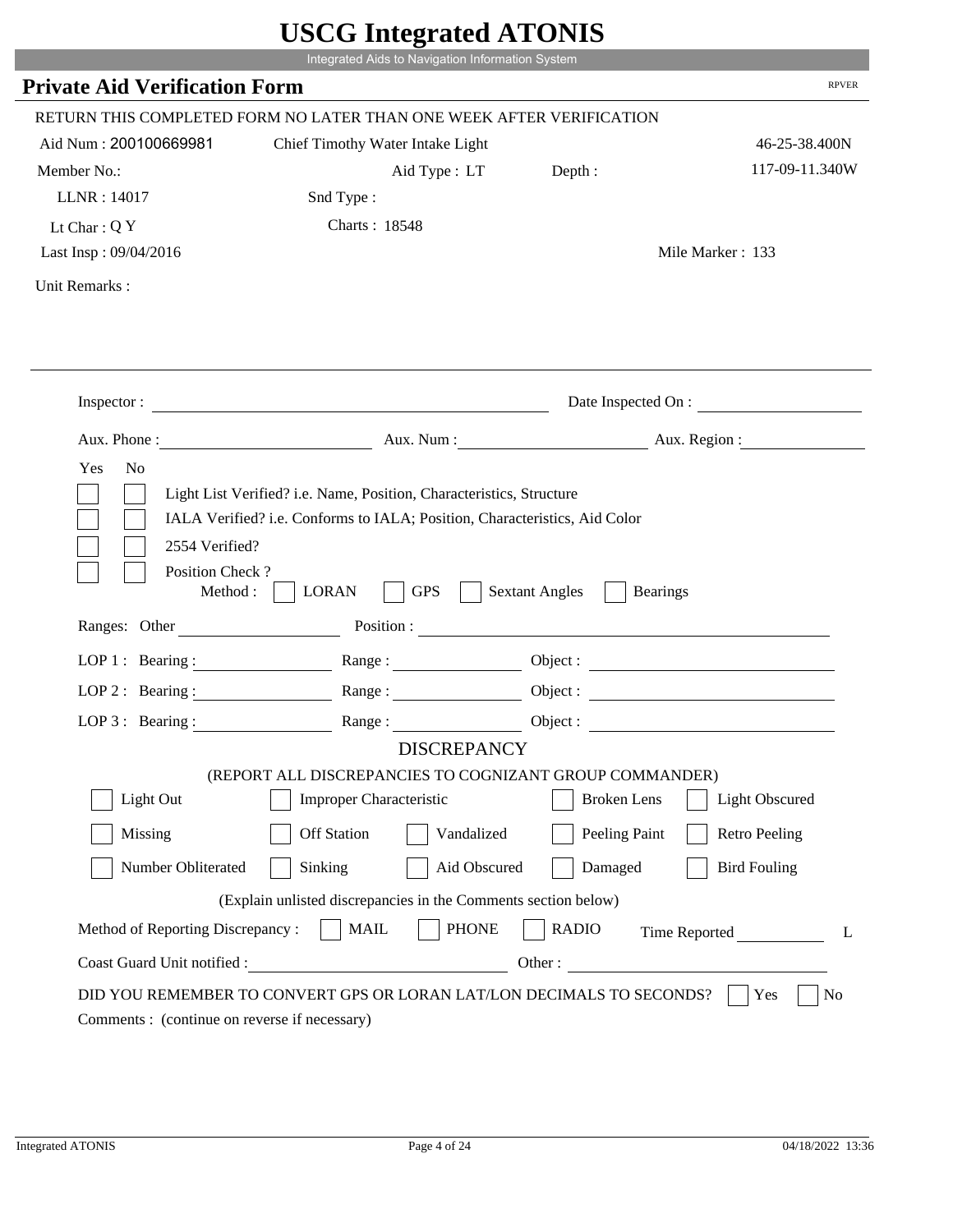| <b>Private Aid Verification Form</b><br>RETURN THIS COMPLETED FORM NO LATER THAN ONE WEEK AFTER VERIFICATION | Integrated Aids to Navigation Information System                                                                     |                                                        |                                               |
|--------------------------------------------------------------------------------------------------------------|----------------------------------------------------------------------------------------------------------------------|--------------------------------------------------------|-----------------------------------------------|
|                                                                                                              |                                                                                                                      |                                                        | <b>RPVER</b>                                  |
|                                                                                                              |                                                                                                                      |                                                        |                                               |
| Aid Num: 200100129723                                                                                        | China Bar Light 1                                                                                                    |                                                        | 48-49-15.000N                                 |
| Member No.:                                                                                                  | Aid Type : LT                                                                                                        | Depth:                                                 | 117-56-06.000W                                |
| LLNR: 14395                                                                                                  | Snd Type:                                                                                                            |                                                        |                                               |
| Lt Char: Fl G 10s                                                                                            | Charts:                                                                                                              |                                                        |                                               |
| Last Insp: 09/17/2016                                                                                        |                                                                                                                      |                                                        | Mile Marker:                                  |
| Unit Remarks:                                                                                                |                                                                                                                      |                                                        |                                               |
|                                                                                                              |                                                                                                                      |                                                        |                                               |
| Inspector:                                                                                                   | <u> 1980 - Johann Barbara, martxa alemaniar argametar a martxa a shekara a shekara a shekara a shekara a shekara</u> |                                                        | Date Inspected On :                           |
| Aux. Phone :                                                                                                 |                                                                                                                      | Aux. Num : Aux. Region :                               |                                               |
| 2554 Verified?<br>Position Check?<br>Method:<br>Ranges: Other                                                | <b>LORAN</b><br><b>GPS</b>                                                                                           | <b>Sextant Angles</b><br><b>Bearings</b><br>Position : |                                               |
|                                                                                                              |                                                                                                                      |                                                        |                                               |
|                                                                                                              |                                                                                                                      |                                                        |                                               |
| LOP 1 : Bearing :                                                                                            |                                                                                                                      |                                                        | Object :                                      |
| $LOP$ 2: Bearing :                                                                                           | Range:                                                                                                               |                                                        | Object :                                      |
| $LOP 3:$ Bearing :                                                                                           | $Range: \underline{\qquad \qquad }$                                                                                  | Object :                                               | <u> 1980 - Andrea Andrew Maria (h. 1980).</u> |
|                                                                                                              | <b>DISCREPANCY</b><br>(REPORT ALL DISCREPANCIES TO COGNIZANT GROUP COMMANDER)                                        |                                                        |                                               |
| Light Out                                                                                                    | <b>Improper Characteristic</b>                                                                                       | <b>Broken</b> Lens                                     | <b>Light Obscured</b>                         |
| Missing                                                                                                      | <b>Off Station</b><br>Vandalized                                                                                     | Peeling Paint                                          | <b>Retro Peeling</b>                          |
| Number Obliterated                                                                                           | Sinking<br>Aid Obscured                                                                                              | Damaged                                                | <b>Bird Fouling</b>                           |
|                                                                                                              | (Explain unlisted discrepancies in the Comments section below)                                                       |                                                        |                                               |
| Method of Reporting Discrepancy:                                                                             | <b>PHONE</b><br><b>MAIL</b>                                                                                          | <b>RADIO</b>                                           | Time Reported<br>L                            |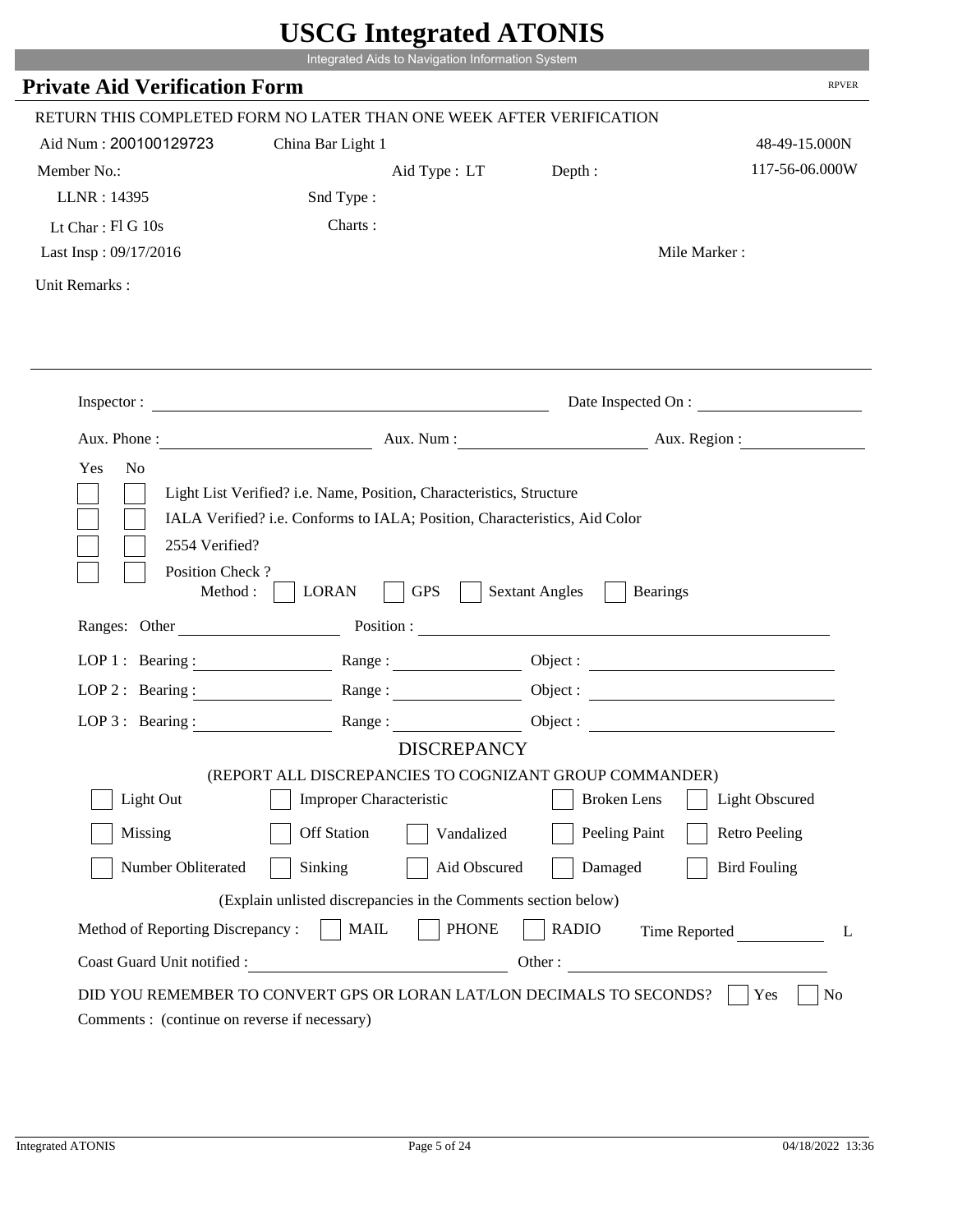|                                               | UDUU IIIIU ARUU ATUNID                                                |                              |                       |
|-----------------------------------------------|-----------------------------------------------------------------------|------------------------------|-----------------------|
|                                               | Integrated Aids to Navigation Information System                      |                              |                       |
| <b>Private Aid Verification Form</b>          |                                                                       |                              | <b>RPVER</b>          |
|                                               | RETURN THIS COMPLETED FORM NO LATER THAN ONE WEEK AFTER VERIFICATION  |                              |                       |
| Aid Num: 200100129724                         | China Bar Light 3                                                     |                              | 48-49-31.000N         |
| Member No.:                                   |                                                                       | Aid Type : LT Depth :        | 117-55-47.000W        |
| LLNR: 14400                                   | Snd Type:                                                             |                              |                       |
| Lt Char: Fl G 10s                             | Charts:                                                               |                              |                       |
| Last Insp: 09/17/2016                         |                                                                       |                              | Mile Marker:          |
| Unit Remarks:                                 |                                                                       |                              |                       |
|                                               |                                                                       |                              |                       |
| Inspector:                                    |                                                                       |                              | Date Inspected On :   |
|                                               |                                                                       |                              |                       |
| Aux. Phone :<br>Yes<br>N <sub>o</sub>         |                                                                       | Aux. Num: Aux. Region:       |                       |
| Position Check?<br>Method:                    | <b>LORAN</b><br><b>GPS</b><br>Ranges: Other Position : Position :     | <b>Sextant Angles</b>        | <b>Bearings</b>       |
| $LOP1:$ Bearing :                             | Range:                                                                |                              | Object :              |
| $LOP$ 2 : Bearing :                           | Range:                                                                |                              |                       |
| $LOP 3:$ Bearing:                             | Range : $\qquad \qquad$                                               |                              |                       |
|                                               | <b>DISCREPANCY</b>                                                    |                              |                       |
|                                               | (REPORT ALL DISCREPANCIES TO COGNIZANT GROUP COMMANDER)               |                              |                       |
| Light Out                                     | <b>Improper Characteristic</b>                                        | <b>Broken</b> Lens           | <b>Light Obscured</b> |
| Missing                                       | <b>Off Station</b>                                                    | Peeling Paint<br>Vandalized  | <b>Retro Peeling</b>  |
| Number Obliterated                            | Sinking                                                               | Aid Obscured<br>Damaged      | <b>Bird Fouling</b>   |
|                                               | (Explain unlisted discrepancies in the Comments section below)        |                              |                       |
| Method of Reporting Discrepancy:              | <b>MAIL</b>                                                           | <b>PHONE</b><br><b>RADIO</b> | Time Reported<br>L    |
| Coast Guard Unit notified :                   |                                                                       | Other:                       |                       |
|                                               | DID YOU REMEMBER TO CONVERT GPS OR LORAN LAT/LON DECIMALS TO SECONDS? |                              | Yes<br>No             |
| Comments : (continue on reverse if necessary) |                                                                       |                              |                       |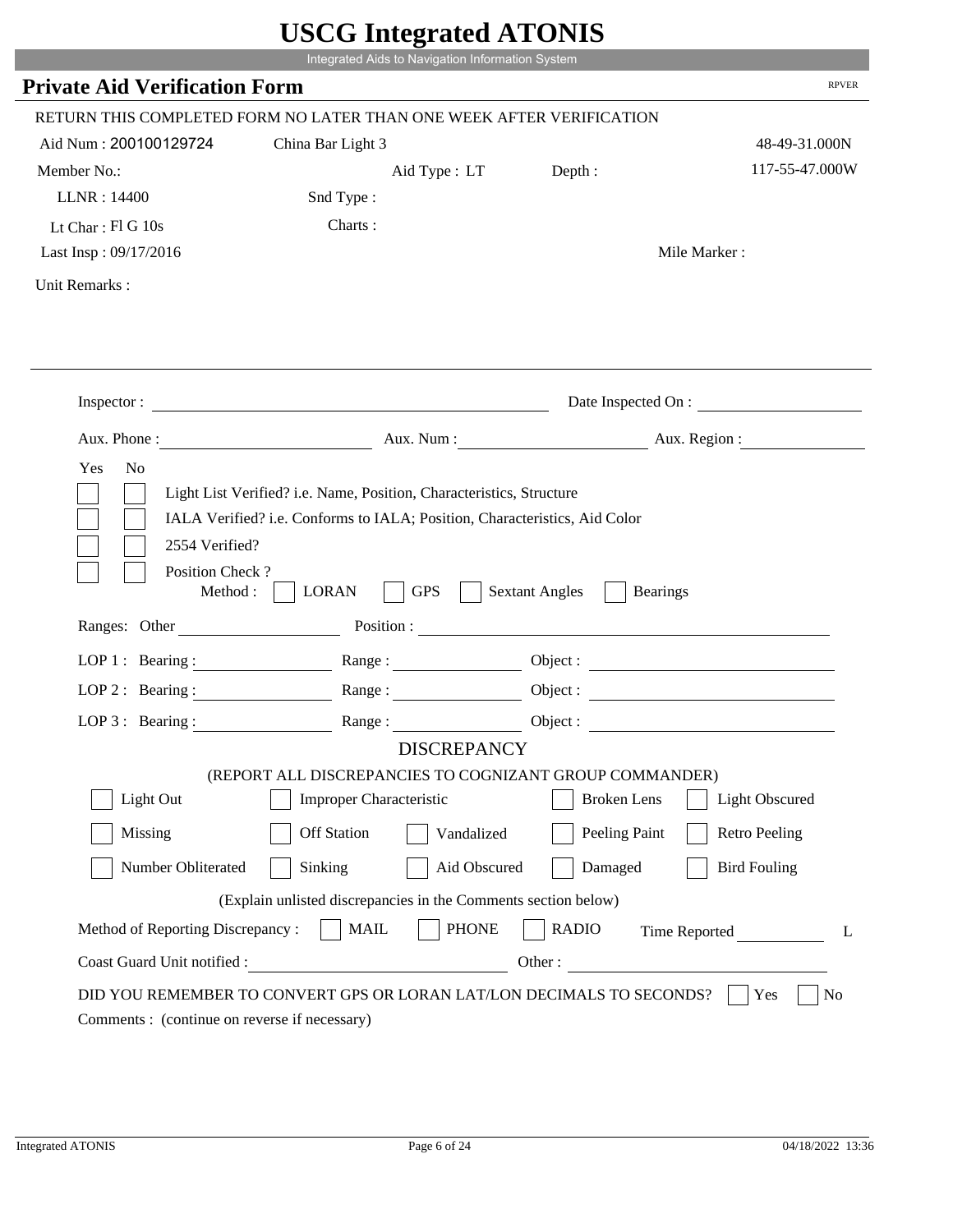|                                         |                                                                                                                                                    | UDUU IIIIU ARUU ATUNID  |                        |
|-----------------------------------------|----------------------------------------------------------------------------------------------------------------------------------------------------|-------------------------|------------------------|
|                                         | Integrated Aids to Navigation Information System                                                                                                   |                         |                        |
| <b>Private Aid Verification Form</b>    |                                                                                                                                                    |                         | <b>RPVER</b>           |
|                                         | RETURN THIS COMPLETED FORM NO LATER THAN ONE WEEK AFTER VERIFICATION                                                                               |                         |                        |
| Aid Num: 200100129725                   | China Bar Lighted Buoy 5                                                                                                                           |                         | 48-49-52.000N          |
| Member No.:                             |                                                                                                                                                    | Aid Type : LB Depth :   | 117-55-47.000W         |
| LLNR: 14405                             | Snd Type:                                                                                                                                          |                         |                        |
| Lt Char: Fl G 10s                       | Charts:                                                                                                                                            |                         |                        |
| Last Insp: 09/17/2016                   |                                                                                                                                                    |                         | Mile Marker:           |
| Unit Remarks:                           |                                                                                                                                                    |                         |                        |
|                                         |                                                                                                                                                    |                         |                        |
|                                         |                                                                                                                                                    |                         |                        |
| Inspector:                              |                                                                                                                                                    |                         | Date Inspected On :    |
| Aux. Phone :                            |                                                                                                                                                    |                         | Aux. Num: Aux. Region: |
| Yes<br>N <sub>o</sub><br>2554 Verified? | Light List Verified? i.e. Name, Position, Characteristics, Structure<br>IALA Verified? i.e. Conforms to IALA; Position, Characteristics, Aid Color |                         |                        |
| Position Check?<br>Method:              | <b>LORAN</b><br><b>GPS</b>                                                                                                                         | <b>Sextant Angles</b>   | <b>Bearings</b>        |
| Ranges: Other                           |                                                                                                                                                    | Position :              |                        |
| $LOP1:$ Bearing :                       | Range :                                                                                                                                            |                         | Object :               |
| $LOP$ 2 : Bearing :                     | Range:                                                                                                                                             |                         | Object :               |
| $LOP 3:$ Bearing :                      | Range : $\qquad \qquad$                                                                                                                            |                         |                        |
|                                         | <b>DISCREPANCY</b>                                                                                                                                 |                         |                        |
| Light Out                               | (REPORT ALL DISCREPANCIES TO COGNIZANT GROUP COMMANDER)<br><b>Improper Characteristic</b>                                                          | <b>Broken</b> Lens      | <b>Light Obscured</b>  |
|                                         |                                                                                                                                                    |                         |                        |
| Missing                                 | <b>Off Station</b><br>Vandalized                                                                                                                   | Peeling Paint           | <b>Retro Peeling</b>   |
| Number Obliterated                      | Sinking                                                                                                                                            | Aid Obscured<br>Damaged | <b>Bird Fouling</b>    |
|                                         | (Explain unlisted discrepancies in the Comments section below)                                                                                     |                         |                        |
| Method of Reporting Discrepancy:        | <b>MAIL</b><br><b>PHONE</b>                                                                                                                        | <b>RADIO</b>            | Time Reported<br>L     |